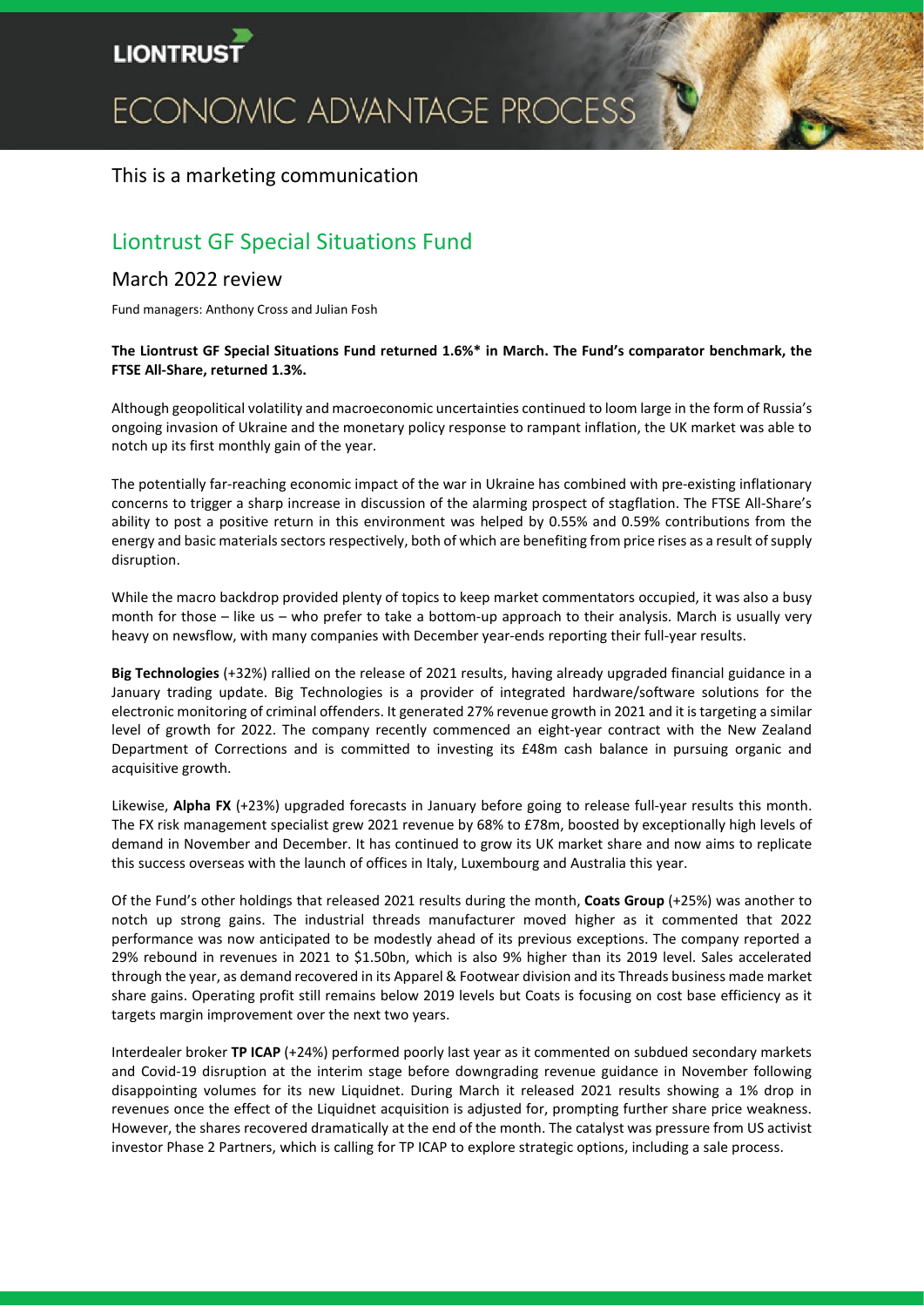1%. However, investors focused on positive outlook comments; ICAP said that market volatility in 2022 has recovered to higher levels, driven by inflationary concerns and geopolitical uncertainty, meaning that revenues (excluding Liquidnet) in the period to 11 March were 4% higher year-on-year.

Shares in **Savills** (-13%) performed very strongly in the second half of 2021 as interim results flagged a recovery in transactions in most of its markets, before a November trading update stated that UK prime residential markets had been significantly stronger than expected. Some of this ground was given back in March as Savills released 2021 results: revenue rose 23% to £2.2bn, while a doubling of underlying profit before tax to £200m displayed the real estate group's operational gearing. However, Savills expects 2022 to see a normalisation of transaction volumes and discretionary spend from these elevated levels.

It has been a similar story for recruiter **PageGroup** (-14%), which reported a record gross profit of £888m, up 49% on last year and 7% higher than 2019. The company returned to growth versus 2019 levels in Q2 (+2%), a comparison which improved in Q3 (+13%) and Q4 (+24%). This performance was reflected in the shares' 30% outperformance of the FTSE All-Share in 2021. With Pagegroup including a cautious outlook statement which cited macroeconomic uncertainties for 2022, there was little in the results to drive further share gains.

Away from full-year results, an interim release was responsible for the drop in omnichannel marketing automation specialist **Dotdigital** (-45%) due to the inclusion of a downgrade to full-year guidance. The company stated that a post-lockdown unwinding of customer buying behaviour contributed to a slowdown in SMS activity from its exceptionally high levels in the prior year. However, Dotdigital continues to believe that the long-term impact of the pandemic will be to accelerate organisations' adoption of digital marketing tools.

**Brooks Macdonald Group** (+14%), however, made some headway on the back of interim results, although many of the headline numbers were already public following the release of a detailed trading update in January. The asset manager grew assets by 5.3% to £17.3bn over the six months through a combination of net inflows and positive investment performance. This fed through to a 10% year-on-year improvement in revenues and a 25% rise in underlying profit before tax.

Translation and intellectual property services provider **RWS Holdings** (-20%) has very successfully executed an acquisitive growth strategy over the years, notably doubling its size with the 2020 acquisition of SDL. In March, it announced the acquisition of Liones Holding for up to €22.5m. Liones is a Dutch provider of a cloud-native, data-driven authoring solution for mission critical documents. Alongside the acquisition announcement, RWS held investor presentations in which it gave updated short and medium-term growth targets.

The company stated that results for the year to 30 September 2022 are on track to be at the lower end of analysts' range of forecasts, while a new investment programme is also expected to constrain earnings growth in the following two years. However, it expects this investment to yield market-beating sales growth from FY2024 to FY2026, with pre-tax profit margins benefitting by between 200 and 300 basis points.

Finally, **CareTech** (+20%) shares jumped on confirmation that its CEO and Chairman were in the early stages of forming a consortium via their family office (Sheikh Holdings) with a view to a possible buyout of the company.

#### **Positive contributors included:**

Big Technologies (+32%), Coats Group (+25%), TP ICAP (+24%), Alpha FX (+23%) and CareTech Holdings (+20%).

#### **Negative contributors included:**

Dotdigital (-45%), RWS Holdings (-20%), Renishaw (-17%), PageGroup (-14%) and Savills (-13%).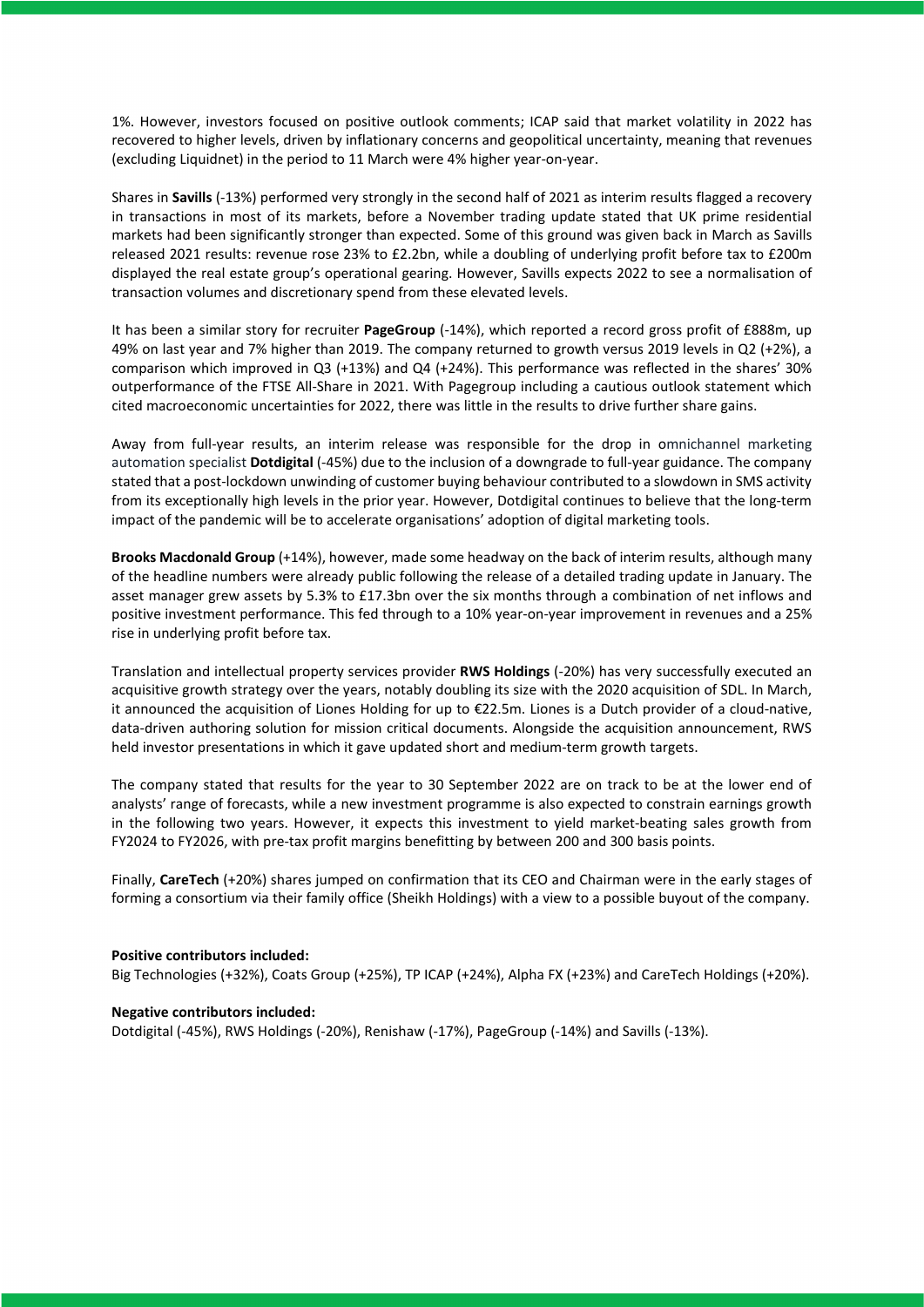#### **Discrete years' performance\*\* (%), to previous quarter-end:** *Past performance does not predict future returns*

|                                                 | <b>Mar-22</b> | <b>Mar-21</b> | Mar-20    | Mar-19 | Mar-18 |
|-------------------------------------------------|---------------|---------------|-----------|--------|--------|
| Liontrust GF Special Situations C3 Inst Acc GBP | 4.2%          | 29.5%         | $-10.7\%$ | 8.8%   | 7.2%   |
| FTSE All Share                                  | 13.0%         | $26.7\%$      | $-18.5%$  | 6.4%   | 1.2%   |

|                                                 | $Mar-17$ | Mar-16  | $Mar-15$ | Mar-14 |
|-------------------------------------------------|----------|---------|----------|--------|
| Liontrust GF Special Situations C3 Inst Acc GBP | 22.7%    | 4.3%    | 7.2%     | 10.2%  |
| FTSE All Share                                  | 22.0%    | $-3.9%$ | 6.6%     | 8.8%   |

\*Source: Financial Express, as at 31.03.2022, total return (net of fees and income reinvested), sterling terms, C3 institutional class. Non fund-related return data sourced from Bloomberg.

\*\*Source: Financial Express, as at 31.03.2022, total return (net of fees and income reinvested), primary class. Discrete data is not available for ten full 12-month periods due to the launch date of the portfolio (08.11.12). Investment decisions should not be based on short-term performance.